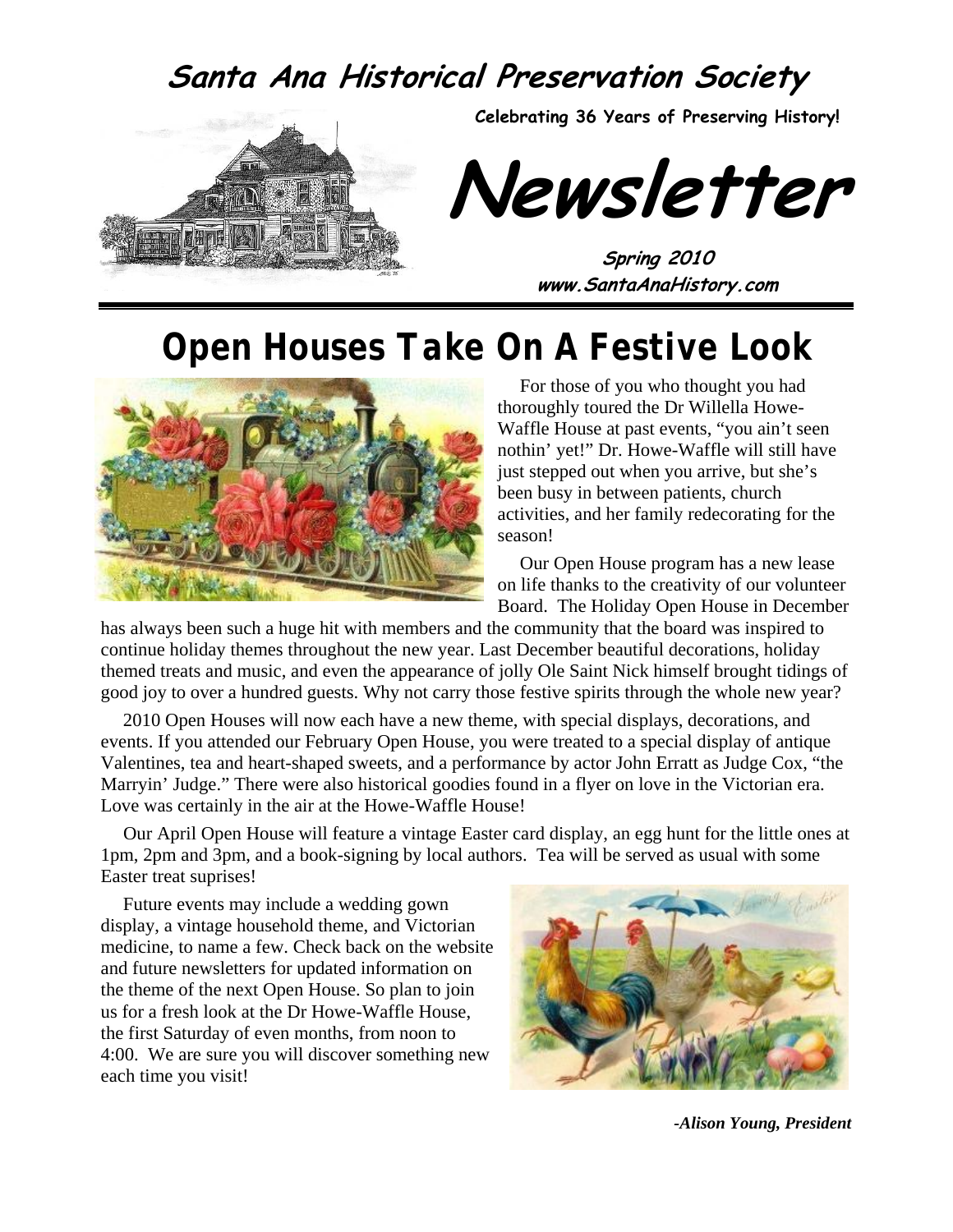# *From the President*

Have you considered volunteering at a nonprofit organization? Well this is the time to do it! A new year has arrived, and with it, a gift from the Disney organization to both volunteers and non-profits.

Disney's "Give a Day. Get a Disney Day." program allows would-be volunteers to choose a venue, work an event, and be rewarded with a free pass to Disneyland. (Learn more about the program and how to sign up at http://disneyparks.disney.go.com/ and click on the tab for "Give a Day. Get a Disney Day.")

In just the first two months of the year, the Society has benefited from this program that encourages volunteerism across America. Our clean up day in January brought us over 20 volunteers who helped us put away holiday decorations, clean out closets, catalog our reference library, organize our costume collection, and more. We asked for volunteer docents for our February Open House, and more than 10 new people were trained to give tours that day.

We hope that all our new volunteers enjoy their free day at the Mouse House, and that they have discovered that volunteering can be fun enough fun to encourage them to return to help us again on future projects!

As you know, SAHPS runs on an all volunteer basis, with no paid staff. So if helping us has ever crossed your mind, this is a perfect opportunity to follow through, and be doubly rewarded. Give us a call, and we will let you know what projects are coming up!



*Alison Young President* 



*A Legacy of Preservation since 1974.* 

### **Santa Ana Historical Preservation Society 2010 Board of Directors**

| President        | Alison Young               |  |  |
|------------------|----------------------------|--|--|
| Vice President   | Wayne Curl                 |  |  |
| <b>Treasurer</b> | Roberta Reed               |  |  |
| Secretary        | Colleen Williams           |  |  |
| <b>Directors</b> |                            |  |  |
| Ray Poppa        | Ann Moerer                 |  |  |
|                  | <b>Associate Directors</b> |  |  |
| Nathan Reed      | Tim Rush                   |  |  |
| Ed Cote          | Will Morton                |  |  |
| Carey Baughman   | Guy Ball                   |  |  |
| Bev Schauwecker  |                            |  |  |
|                  |                            |  |  |

#### **Newsletter Editor: Colleen Williams**

*Cover House illustration by Ann Berkery Special thanks to contributors Tim Rush, Jeff Dickman, Guy Ball, Roberta Reed, Ann Moerer, and Alison Young.* 

> To contact the newsletter editor directly, please email sahps@sahps.org.

All material in this issue is copyrighted 2010 by the Santa Ana Historical Preservation Society, 120 Civic Center Drive West, Santa Ana, California 92701-7505. Our house phone and message line is (714) 547-9645.

The Santa Ana Historical Preservation Society's newsletter is produced by the Society for its members and other friends. We are proud to say that the Society is an all-volunteer 501c3 non-profit organization with no paid staff members. All donations and memberships go directly to our education and preservation projects.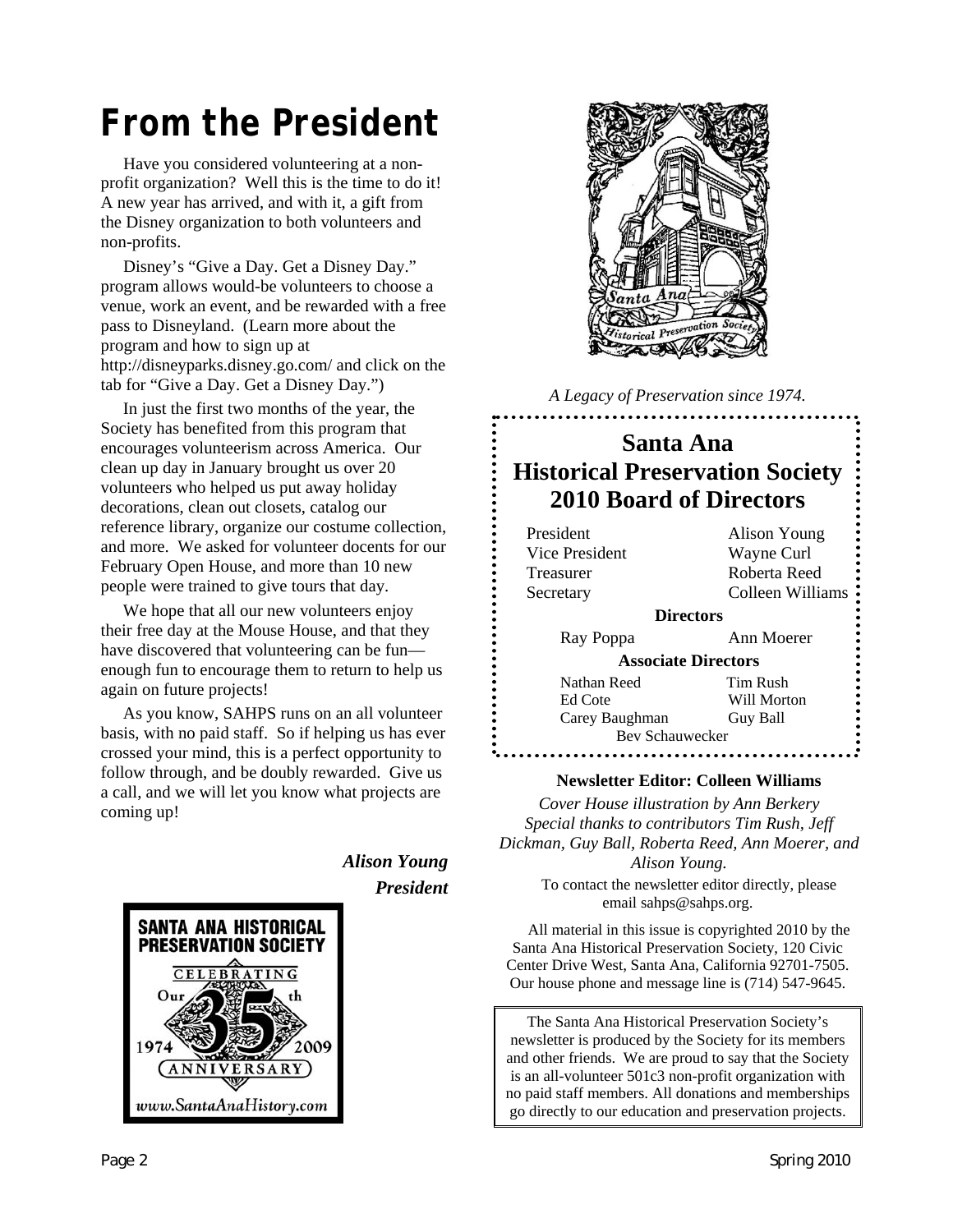## *Preservation Tax Savings Only for the Rich in Santa Ana*

Have you heard of "The Mills Act"? It was approved by the State Legislature back in l972 to create an economic benefit to persons owning a historic structure as a means of offsetting a small part of the enormous costs of owning and maintaining a historic property.

Well, in Orange County's capital city of Santa Ana, that has a very rich treasure trove of historic structures (estimated to be as many as 6,000, by Architectural Historian/Author and former SAHPS Board member, Diann Marsh) the cost of adding your property to the city register has just gone from **ZERO** to **\$4,754**, and to request a Mills Act contract, that has gone from \$204.75 to a whopping \$3,731. Together you are looking at nearly \$8500 up front, to apply for Mills act status.

This action by the City Council caught the Society and yours truly by surprise, and we are at this time working feverishly to lobby the council to reexamine their fee structure to bring it back to earth. This was spurred by a practice that is "cost recovery" for everything the city does. The city is under tremendous financial pressure due to the economic collapse we are all familiar with.

The Society is not insensitive to these issues; we simply believe that the calculations that have gone into determining what it costs to process these requests are inaccurate.

We are awaiting word at press time to schedule a meeting with the Mayor to attempt to resolve this matter. If you care about historic preservation in Santa Ana and elsewhere we encourage you to speak out, via letter or email or show up to a council meeting and let your voice be heard. Keep in mind we are the county seat, and what often happens in Santa Ana ripples throughout the county.

Los Angeles recently proposed a similar set of fees and then their planning staff rethought their proposal and the devastating impact it would have on preservation. As a result, it was rescinded. We hope for a similar outcome in Santa Ana.

The Council and city staff are operating, we believe, under the perception that the Mills Act is some kind of giant tax rebate where the property owner is going to reap tens of thousands of dollars in tax savings in a short period of time. All one has to do is look at the numbers. The Mills Act (TMA) was instituted to help offset what are well known added costs for owning and maintaining a historic structure. So if and when you do qualify, you simply may get a few property tax dollars in savings to offset your excessive expenses.

But let us look at a typical example. With the exception of some very expensive areas in Santa Ana, a typical property owner might have a tax bill of between \$2500-3500. With TMA you would get somewhere between 10-60% savings, with an average of 50%. So at 50% savings it would take you 6.8 years to break EVEN on your upfront cost of getting on the Historic City Register and TMA contract.

So we have to wonder how many folks are willing to upfront that kind of money to wait in excess of seven years to see a return?? The answer is you would only do it if you had a commercial building or a very expensive home.

If you would like more information, here are some resources; www.californiapreservation.org/PDFs/ mills actpdf or www.anahiemcolony.com/millsprinter.htm

This action by the Santa Ana City Council will only result in the very rich being able to list their property on the local Register and have the benefit of the Mills act. In addition it will have a very long term damaging impact on saving historic structures and thereby neighborhoods threatening the fabric of this architecturally rich urban area.

- *Timothy D. Rush Associate Board Member Sr. Vice President, Marketing & Recruitment Prudential CA Realty*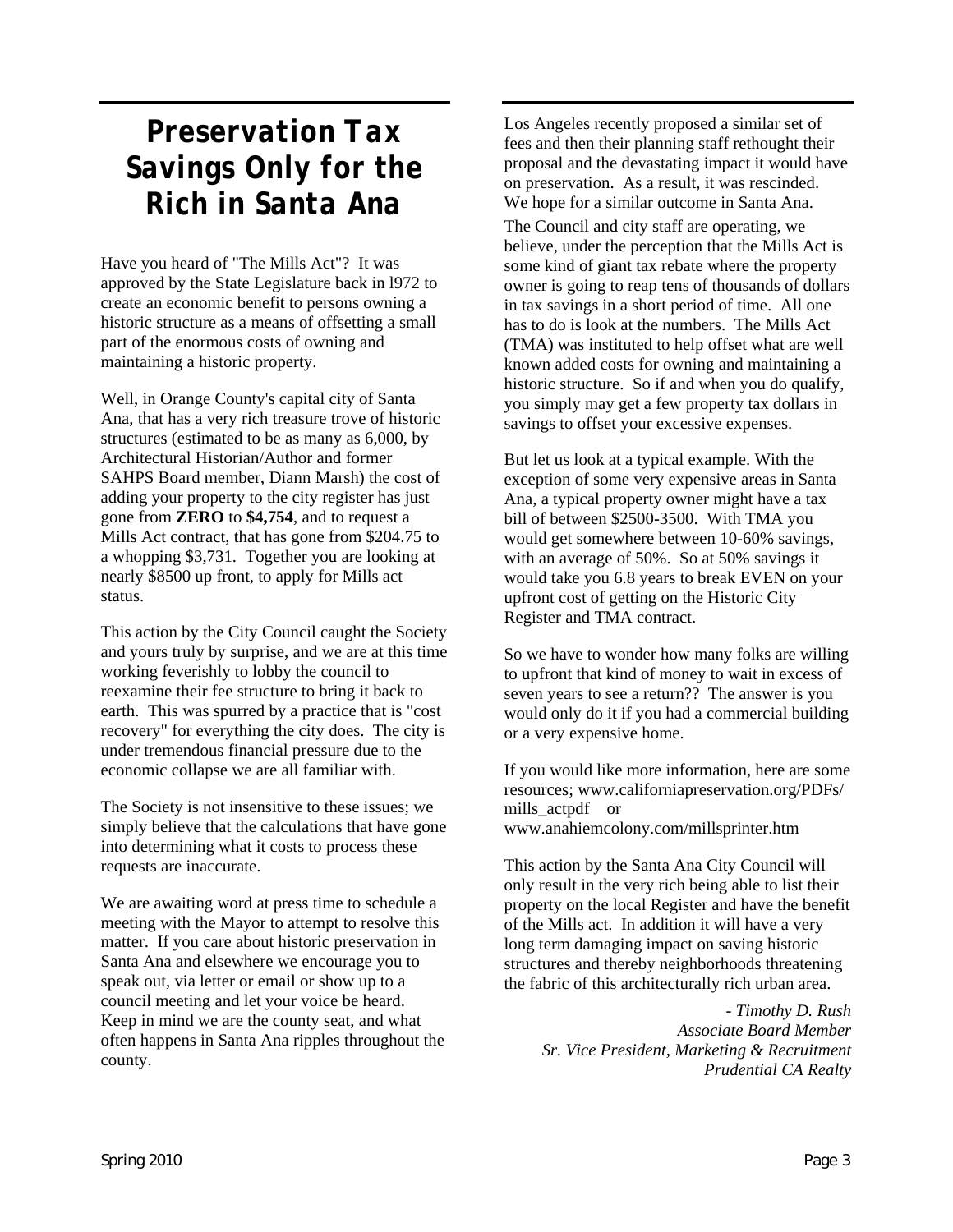# FINAL RESTING PLACES **ORANGE COUNTY'S DEAD & FAMOUS**



### **Who's Buried Where?**

I love historical trivia and learning about new people and events that I didn't previously know about. The new book, **Final Resting Places: Orange County's Dead & Famous**, by Michael Barry, does more than just telling me who is buried in our county. The author does an excellent job of highlighting many of the famous personalities, OC founders, politicians, and other special individuals who lived (or were buried) in our county.

In short, easy to read narratives, Barry gives a brief overview of over 200 people – some you are familiar with and many you aren't – but most you will still find interesting. He also does a nice job writing a short summary about each of the county's public and private cemeteries including a bit of their history and some tips for finding the burial spots of those included in the book.

 I like the way that the book was set up by cemetery. Barry includes an index at the back so you can locate those he wrote about. The information about each person was interesting and "enough" for a quick read and a good overview – serving as a delicious "appetizer" to get me interested in learning more.

I enjoyed the book and look forward to doing some additional research on a variety of people who I didn't know before reading this.

**Final Resting Places: Orange County's Dead & Famous** is published by Schiffer and is available at schifferbooks.com and from some local book sellers.

-Guy Ball

## *And the winners are…*

We would like to say a special thank you to all of our members who took the time to fill out their ballots and vote for 2010 Board Members.

The slate was elected as presented. Your 2010 Board of Directors is as follows:

**President: Alison Young Vice President: Wayne Curl Treasurer: Roberta Reed Secretary: Colleen Williams Members at Large: Ray Poppa and Ann Moerer** 

2010 brings some changes to our board. After 19 years on the board, and most of those years serving as Treasurer, Guy Ball decided to step down and take a much needed vacation from service! Roberta Reed, who has been serving as Secretary for seven years, stepped into the Treasurer position. Colleen Williams has taken over as Secretary.

We also welcome Ann Moerer as a new board member. Ann has lived in Santa Ana for 19 years and owns a 1910 Craftsman bungalow in the Historic French Park Neighborhood along with her husband Jeff, which they have spent about 13 years restoring. In the past she has served on both the Historic French Park board and ComLink. Please join us in welcoming Ann to our board!

-Roberta Reed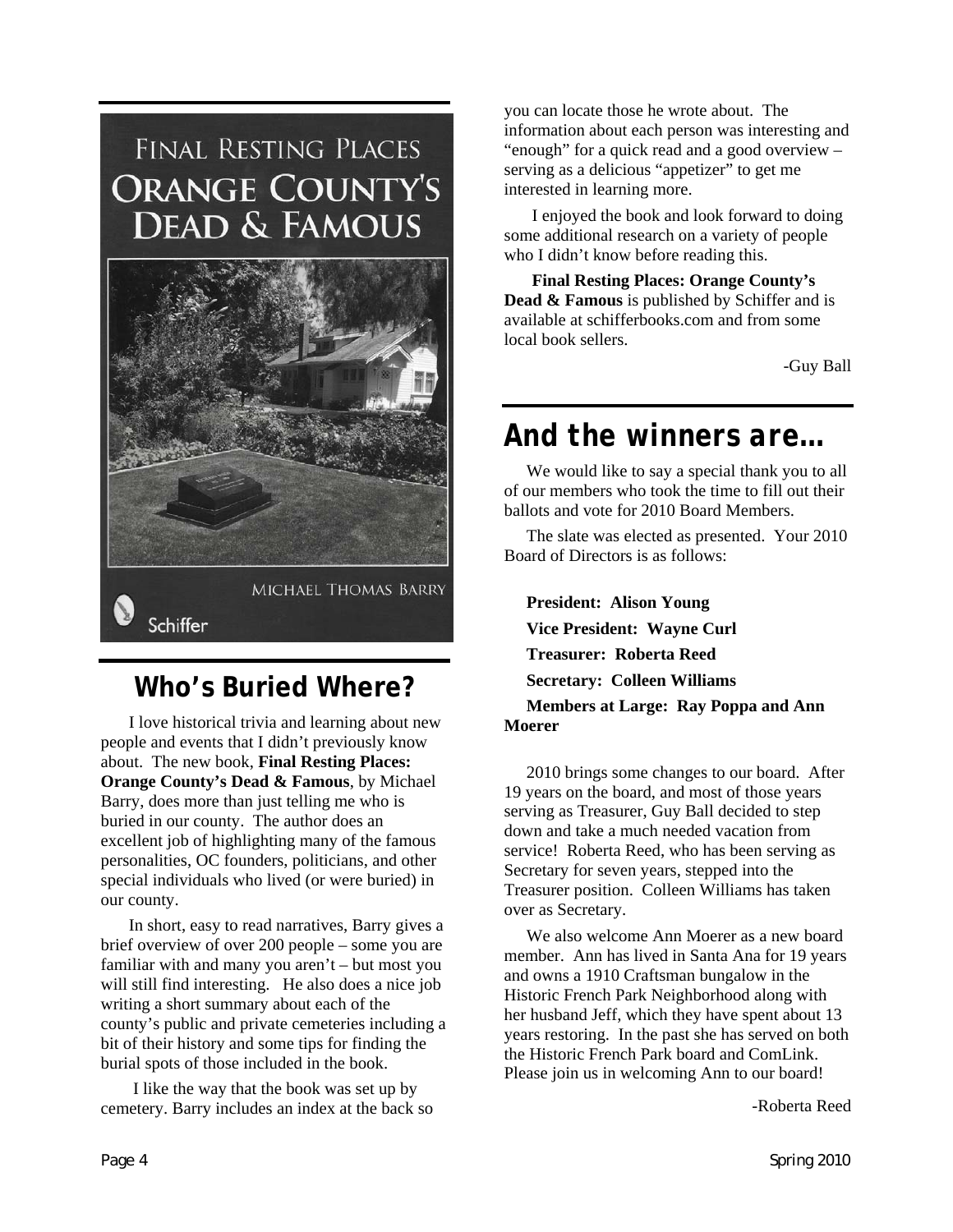### **Parting is Such Sweet Sorrow**...

But sometimes it happens anyway.

After 19 years on the SAHPS board, 18 of them as Treasurer, Guy Ball, practically "Mr. Santa Ana" (even though he lives in Tustin now!) has decided to step down, take a break, and spend more time with his family, which includes two teenaged boys.

Although Guy will be missed, he isn't entirely gone. He has agreed to continue on as SAHPS webmaster, and we are certain we will be able to talk him into helping out here and there. Or maybe more accurately, we are certain that he is undergoing withdrawals and will occasionally NEED to help us our for his own sake! (He has not been beyond shedding tears and waxing reminiscent about his last time at various of his duties.)

As you all know, Guy handled a lot of things for the Society, so please be patient with the rest of the board as we spread his various responsibilities amongst us…once we figure out what they all are! Guy just "took care of" many things, and sometimes it is hard for all of us to remember what we did!

Please join us in wishing Guy "good luck" in his new leisure time, which so far he has spent finishing up the manuscript of the new Tustin book for Arcadia Publishing (and we will let you know when it is available!).

Thanks Guy, for 19 years of hard work and dedication to the preservation efforts in Santa Ana! You will be missed.

-Roberta Reed



# *The Historic Lacy Neighborhood*<br>For over 10 years the City of Santa Ana

quietly purchased 49 parcels of land in the Lacy Neighborhood south of Santa Ana Boulevard. Many of these properties contained vintage and historic properties some of which are potentially eligible for listing on the City's Register of Historic Properties.

Instead of protecting these vintage buildings the City began demolishing the structures to make way for new development projects. In response to the City's demolition activities the Friends of the Historic Lacy Neighborhood formed to work with the City to find alternatives to reuse and preserve these buildings.

Despite several meetings, letters, telephone calls and 2 public hearings City Council approved hiring a company to demolish 11 more vintage properties including the Minter Street motor court in November 2009.

Following the City's approval of the demolition contract the Friends filed a lawsuit to stop the City from destroying any more historic buildings. Soon after the lawsuit was filed the City rescinded its demolition contract. The City later agreed to prepare an environmental impact report (EIR) and then re-circulate the EIR when the Friends complained that the EIR did not include any alternatives to preserve the vintage houses.

Public comments on the draft EIR are due to the City April 12, 2010. The draft EIR is available by visiting the City of Santa Ana web site.

At the time of this article the Friends plan on requesting a meeting with the City to discuss ways to preserve the numerous historic properties that remain in the Lacy neighborhood.

If you would like to help please contact your City Council member to tell them to preserve the remaining vintage and historic houses in the Lacy Neighborhood. Also, please attend the "Lacy Clean-Up Event" on March 28 starting at 11 am at Garfield Elementary School to show your support.

Jeff Dickman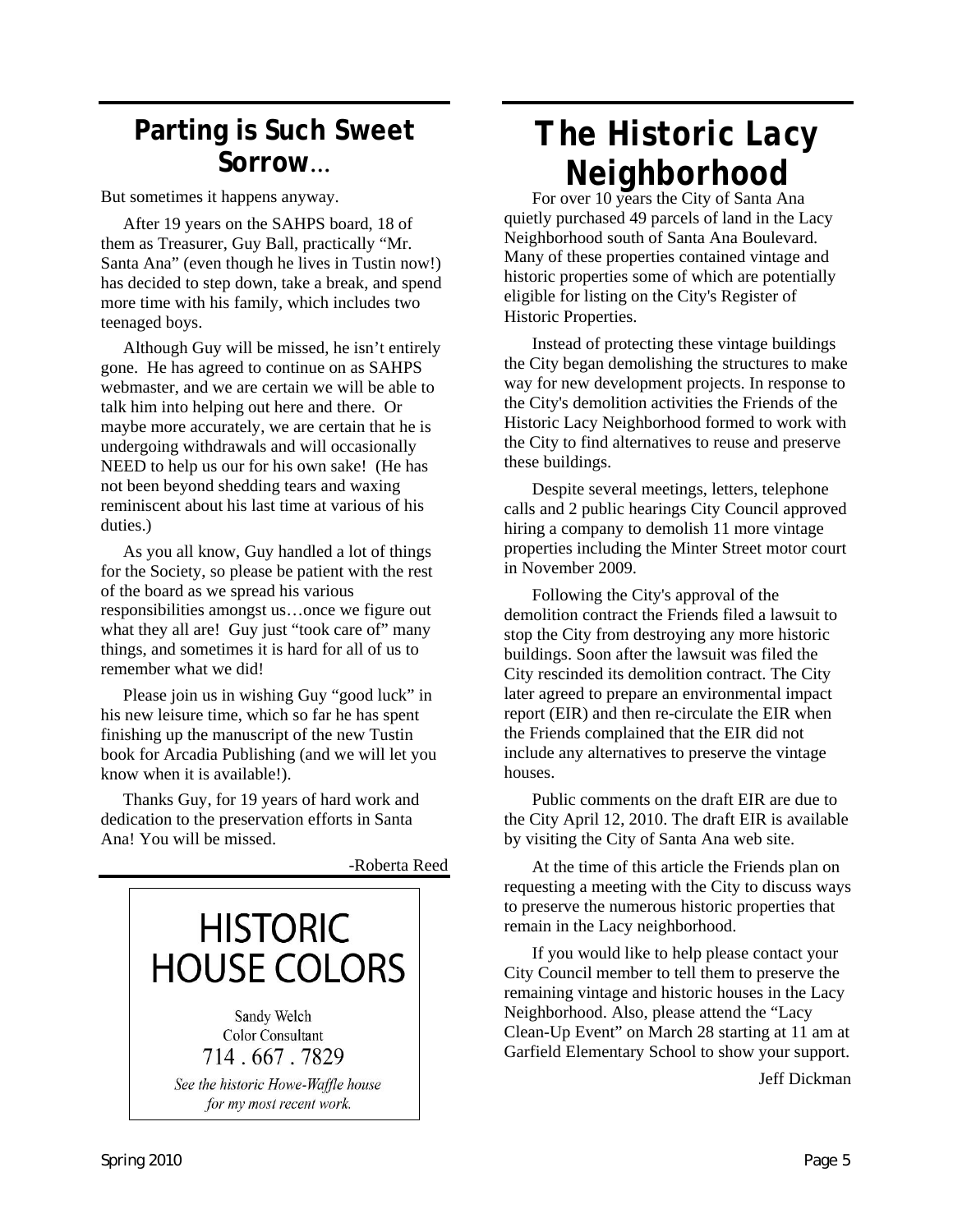## *Spurgeon Rededication*

Think back...what were you doing on the l6th of May in l996? Since you are reading this newsletter, and likely a long time Santa Ana supporter you may very well have been in attendance at the rededication of the William H. Spurgeon building.

It was a grand day, with lots of speeches, dignitaries, and even a ceremonial clock winding with a giant key carried up the stage by the local Boy Scouts. The building was draped in balloons, and the refurbished tower glistened with new paint, and freshly carved wooden hands (courtesy of Oldrich Unger of Santa Ana).

A great deal of work went into that day, lots of money was donated by generous folks all over the county, as well as many "in-kind" gift contributions. In total some \$90,000 between inkind and cash was raised to pay for the exterior cleaning, restoration and the refurbishment of the movement and the addition of a chiming carillon.

Fast forward to today, what is going on with the grand old building that is the most photographed landmark in town? Well about l8 months ago the Redevelopment agency paid for a new carillon, so it is digital and the latest and greatest. As of the present moment, we are told by Cindy Nelson, Deputy City Manager & Executive Director of the Redevelopment Agency that the longtime owner, CM Properties is planning a refurbishing of the building both inside and out.

As it is a city architectural landmark it will not be changed on the exterior, just cleaned and polished so to speak. The interior will be buffed up to accommodate new tenants. As for the new tenants it is all very "hush hush", but there is a possibility that a college may take space in the building. In any case the details of the redo are still being hammered out as of press time.

The Historical Preservation Society and yours truly have been encouraging the building owner, the city and Downtown Inc (the new merchants and property owners association) to have a 100th anniversary celebration(the building was built in 1913, the fourth and last Spurgeon Building) to mark the centennial of this grand old building that is so popular and such a landmark. More to come on that later, we will keep you posted.

By the way....did you make it downtown this Christmas to see the wonderful light show projected onto the northern exposure of the Spurgeon Building? It was quite the show,

sponsored by Downtown Inc, and overseen by Dennis Luy of The Yost Theatre & Event Centre. The light show went on for several weeks, and featured musicial accompaniment to boot. Standing on 4th Street, with a cup of Starbucks Christmas coffee, and watching the "snowflakes" fall, almost made me feel like being in Bedford Falls. Be sure and mark your calendar for next year.

In my next update I will share why the clock tower is on the Northeast corner of the building....see you around town.

*Timothy D. Rush*

## *Ghosts, Like History, Never Rest*

Our very own ghosts of the historic Fairhaven cemetery are getting restless to tell their stories in October during our annual, award-winning Cemetery Tour!

This year, individuals who emigrated from other countries will entertain guests with stories of their trials and tribulations in helping to shape Santa Ana and Orange County history.

"Strangers in a Strange Land: Immigrants who shaped Orange County" has been announced as the theme for the 2010 SAHPS Cemetery Tour to be held Saturday, October 23, 2010. The Society and the Orange County School of the Arts are looking forward to partnering again this year to bring you another fascinating day at Fairhaven Memorial Cemetery.

Last year, the founder of Tustin and the founder of Santa Ana duked it out over which city was bigger and brighter, both Mr. Chapmans chuckled over the similarity and differences in the founding of groves in Santa Ana and Anaheim, and Cussin' Jim was silenced over the naming of his "Holy Canyon." Huge crowds again came to be entertained and educated on the history of Orange County Place Names.

Please watch the website and future newsletters for information on ticket sales and tour times. Also, be sure to pick up a "Save the Date" flier at any of our events!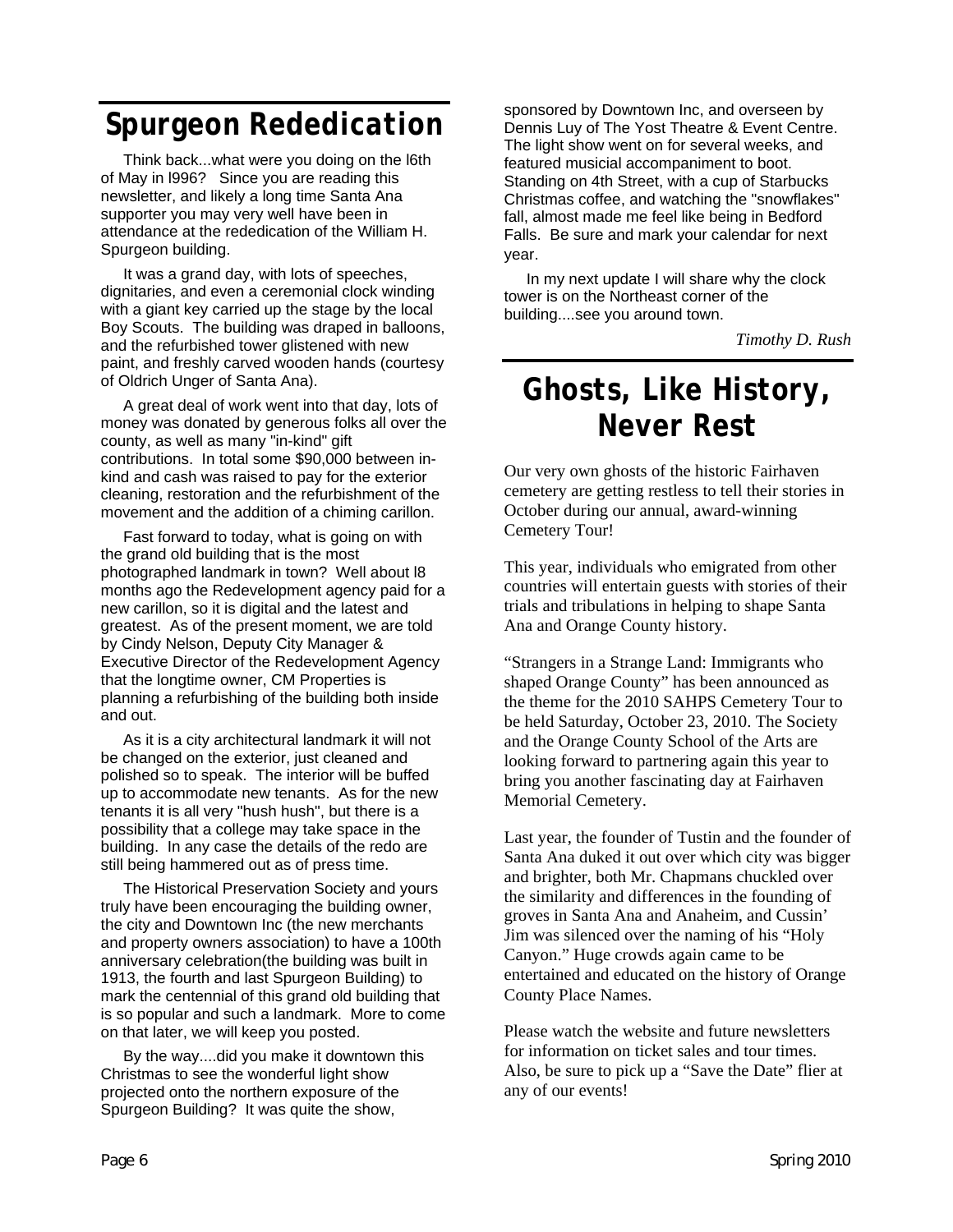### **New Book in Station**

Long-time history buff and local author Rob Richardson's new book titled "Railroads and Depots of Orange County" was just published by Arcadia Publishing, publisher of our Santa Ana series of books. In over 200 vintage and rarelyseen photos, Rob shares the history of railroads in Orange County – dating back to 1877 – with details on train stations and rail lines that are little more than memories today. He included images from several top OC rail photographers who are sharing their pictures – some for the first time in print

Railroads have been a part of Orange County growth for over 130 years. The great names of American railroading including Atchison, Topeka, Santa Fe, Southern Pacific, and Union Pacific were firmly planted here by the early 1920s and linked with the famed Pacific Electric Railway. Thousands of people passed through Orange County's depots during the 1940s as they came to serve at the many military bases located here during World War II. The county's rail scene remains as dynamic as ever, with Amtrak, Metrolink, and amusement park railroads joining the Burlington Northern Santa Fe and Union Pacific. Railroad depots, new and old, are located across Orange County and continue on both as vital parts of history and the future of transportation for our county.

Rob had fallen in love with local railroads as a young man in Santa Ana and has traveled extensively in search of trains and railroad depots. He is a long-term member of the Orange County Railway Historical Society and the Santa Ana Historical Preservation Society. He's made presentations about local railroad depots to various groups and has helped several other authors with background information for their books. Rob also authored a book for the Society about Frederick Eley, Orange County's first architect.

This book is available at many local book stores as well as through the Society for just \$24 (tax included) and \$5 for mailing. On Saturday, April  $3<sup>rd</sup>$ , Rob will join us at the Dr. Howe-Waffle House open house starting at noon for a special book signing.

If you can't wait, mail your check for \$29 to SAHPS; 120 Civic Center Dr., West; Santa Ana , CA 92701 or order a copy online at www.SantaAnaHistory.com.

-Guy Ball



## *Free Book Give Away!*

This year SAHPS will be giving away a free book in drawings to be held throughout the year! Occasional drawings will be held through the website, so keep an eye our site www.SantaAnaHistory.com .

You may enter right away by sending an email to us at info@sahps.org. Please type "SAHPS Free Book Drawing" in the subject line.

Also, at each Open House, a free give away will be held for those in attendance. All winners will be given a choice of a pre-selected set of books to pick their free book from.

So don't forget to sign the Open House register with a valid email and keep an eye on the website for other free drawings. Also, current members that have already registered email accounts with the society will automatically be entered!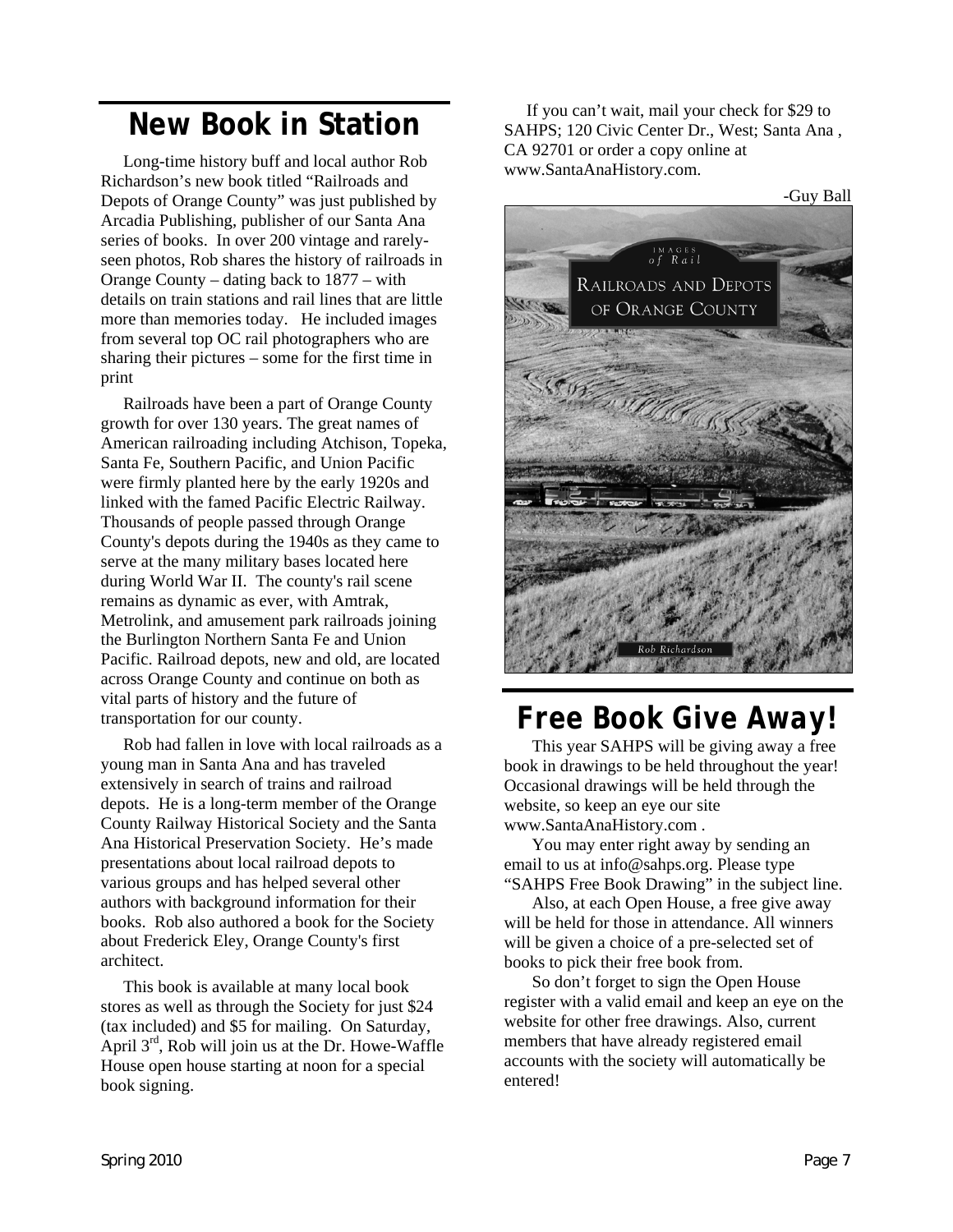### **Upcoming Events**

**Historical Building Tour:** Santa Ana Assistance League tour of historic buildings in Santa Ana. Tickets are \$25; visit www.assistkids.org for more information. **Saturday, March 13 starting at 10:00am**

**SAHPS Board Meeting:** All are welcome to the Howe-Waffle House for our monthly meeting! Dinner is provided. Please RSVP at sahps@sahps.org so we know how many for dinner. **Tuesday, March 16 at 6:30pm**

**Lacy Clean-Up Day:** Support the Lacy Neighborhood and learn more about preserving the community. Booths will be at Garfield Elementary School. **Sunday, March 28 11:00**

**Downtown Walking Tour:** Learn about the history of downtown Santa Ana, particularly its stunning architecture. Purchase tickets for \$8 at the Howe-Waffle House. **Saturday, April 3 beginning at 2:00 pm**.

**Howe-Waffle Open House:** Enjoy Vintage Easter decorations and an Easter Egg hunt for the kids at 1, 2, and 3 pm. Tickets are \$5 for adults, \$4 for seniors/SAHPS members, \$3 for students. **Saturday, April 3 from 12:00-4:00 pm.** 

**Floral Park Home and Garden Tour:** Visit beautiful historic homes in Floral Park. Tickets are \$25 in advance and \$30 at the door.

Visit www.floralpark.com for more info. **Saturday, April 24 and Sunday, April 25 from 10:00am to 4:00pm.**

### **It's happened again….blink! 2009 is over and gone and here comes 2010.**

#### *(From our treasurer, Roberta Reed)*

And for many organizations, with the new year comes…our membership drive! So if you have not already done so, please consider renewing your membership for 2010. And if you are not currently a member, please consider becoming one today.

Unlike many non-profit organizations, SAHPS is a 100% volunteer effort. Your membership dues, as well as any donations we receive, are all directed entirely toward our preservation efforts, not administrator's salaries, and the majority of our annual budget goes toward maintaining the Dr. Howe-Waffle House to ensure that generations to come can enjoy the history and the architecture that it represents.

So please, use the form below to send in your membership dues today. And we thank you in advance for partnering with us in our preservation goals. It is your support that fuels the society and its activities!

### **Help us continue our efforts to preserve, to educate, and to celebrate Santa Ana and early local History**

*Renew or join at the \$100 level (or above) and receive a copy of*  **Santa Ana: 1940-2007***,* **Early Santa Ana, Santa Ana in Vintage Postcards, Logan Barrio, Civil War Legacy in SA,** *or* **Orange County Blossoms** *as a free gift as our thanks for your extra support.* 

**Membership Dues:** *Individual/Family - \$15-49; Business - \$20-100; Supporter - \$50-99; Patron - \$100-249; Benefactor - \$250-1,000;* 

|                                                                                      |                                                                                                                                                                                                                                | _membership.                                                                                                                                                                                                                  |
|--------------------------------------------------------------------------------------|--------------------------------------------------------------------------------------------------------------------------------------------------------------------------------------------------------------------------------|-------------------------------------------------------------------------------------------------------------------------------------------------------------------------------------------------------------------------------|
| (If \$100 or over, please circle the book above that you would like us to send you.) |                                                                                                                                                                                                                                |                                                                                                                                                                                                                               |
| Name                                                                                 |                                                                                                                                                                                                                                |                                                                                                                                                                                                                               |
|                                                                                      |                                                                                                                                                                                                                                |                                                                                                                                                                                                                               |
| $\frac{C}{\text{itv}}$ State                                                         | Zip and the same state of the state of the state of the state of the state of the state of the state of the state of the state of the state of the state of the state of the state of the state of the state of the state of t | Email and the contract of the contract of the contract of the contract of the contract of the contract of the contract of the contract of the contract of the contract of the contract of the contract of the contract of the |

**Send to: Santa Ana Historical Preservation Society, 120 Civic Center Dr. W., Santa Ana, CA 92701-7505**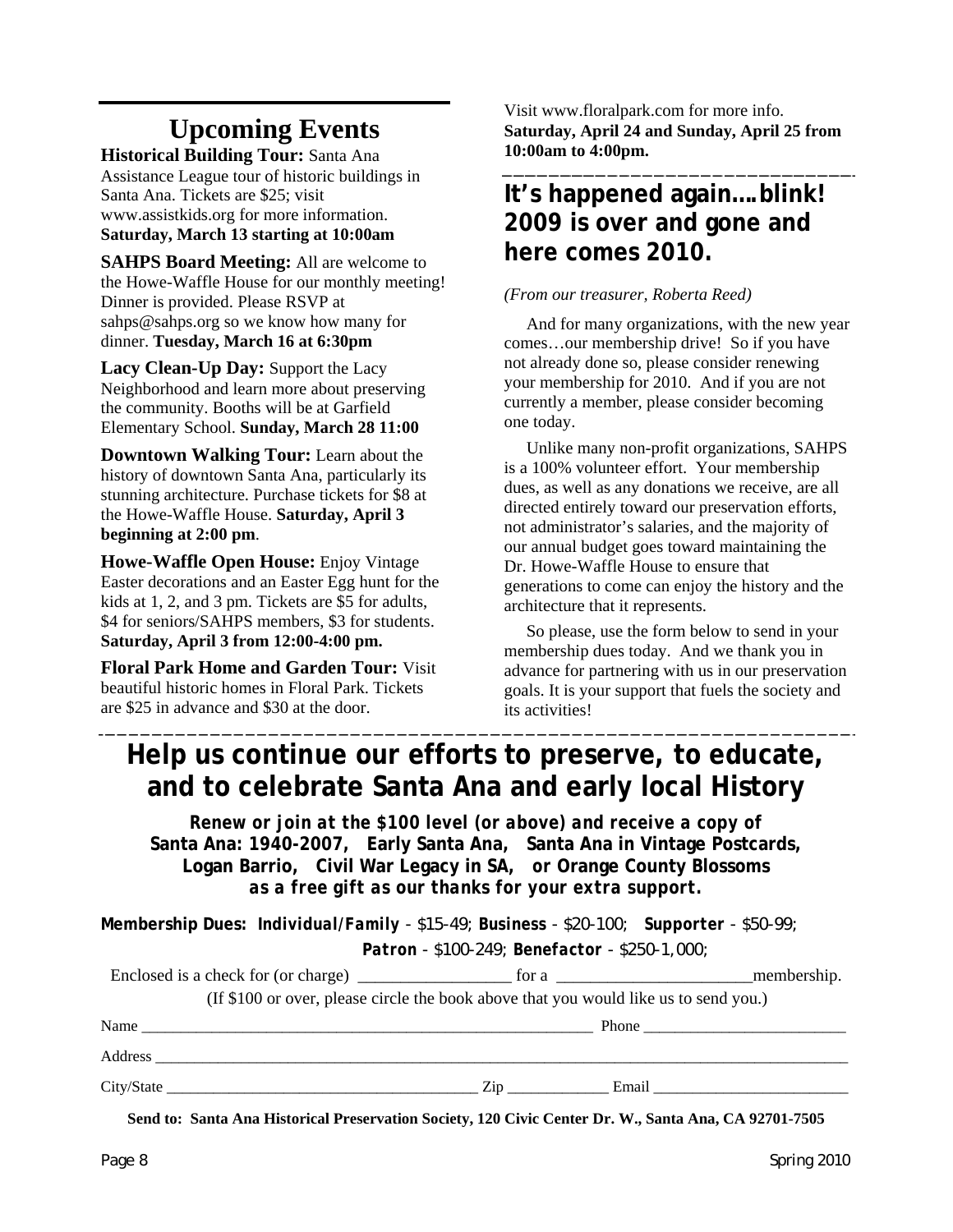### Book Order Form

|     | DOOK OTHER FOLILE                                                             |              |
|-----|-------------------------------------------------------------------------------|--------------|
|     |                                                                               |              |
|     |                                                                               |              |
|     |                                                                               |              |
| Qty | Title (all prices include sales tax)                                          | <b>Price</b> |
|     | Santa Ana: 1940-2007 by Roberta Reed \$21.75                                  |              |
|     | Early Santa Ana by Guy Ball, Marge Bitetti \$21.75                            |              |
|     | Orange (the City) by Phil Brigandi (NEW) \$21.75                              |              |
|     | Santa Ana in Vintage Postcards by Guy Ball \$21.75                            |              |
|     | Vanishing Orange County by Chris Epting (NEW) \$21.75                         |              |
|     | Civil War Legacy in Santa Ana by Gordon Bricken \$14                          |              |
|     | Orange Crate Labels of Orange County by Alison Young \$14                     |              |
|     | Orange County Almanac of Historical Oddities by Jim Sleeper \$13              |              |
|     | Architectural Styles: Orange County by Richard Dodd (hardback) \$40           |              |
|     | Knotts Berry Farm: The Early Years by Jay Jennings<br>\$24                    |              |
|     | Railroads and Depots of Orange County (NEW) by Rob Richardson \$24            |              |
|     | Orange County by the Orange County Historical Society \$21.75                 |              |
|     | Santa Ana's Logan Barrio by Mary Garcia \$14 (Revised, 4th printing)          |              |
|     | A Different Shade of Orange, Robert Johnson & Charlene Riggins<br>\$22        |              |
|     | Orange County, the Golden Promise by Pamela Hallan-Gibson (Hardcover)<br>\$23 |              |
|     |                                                                               |              |
|     |                                                                               |              |
|     | <b>Driggity Chinnips</b> $\&$ 5 for up to 2 items $\&$ 10 for more than two   |              |

**Priority Shipping** – \$5 for up to 2 items, \$10 for more than two.

**Total** 

If paying by credit card, please circle: Visa, Master Card, Discover, or American Express.

Card Number: \_\_\_\_\_\_\_\_\_\_\_\_\_\_\_\_\_\_\_\_\_\_\_\_\_\_\_\_\_\_\_\_\_\_\_\_\_\_\_\_\_\_\_\_\_\_\_\_\_\_\_\_\_Expiration Date: \_\_\_\_\_\_\_\_\_\_\_\_\_\_\_\_

Signature: \_\_\_\_\_\_\_\_\_\_\_\_\_\_\_\_\_\_\_\_\_\_\_\_\_\_\_\_\_\_\_\_\_\_\_\_\_\_\_\_\_\_\_\_\_\_\_\_\_\_\_\_\_\_\_\_\_\_\_\_\_\_\_\_\_\_\_\_\_\_\_\_\_\_\_\_\_\_\_\_\_\_\_\_\_\_\_

Send to: Santa Ana Historical Preservation Society, 120 Civic Center Dr. W. Santa Ana, CA 92701-7505